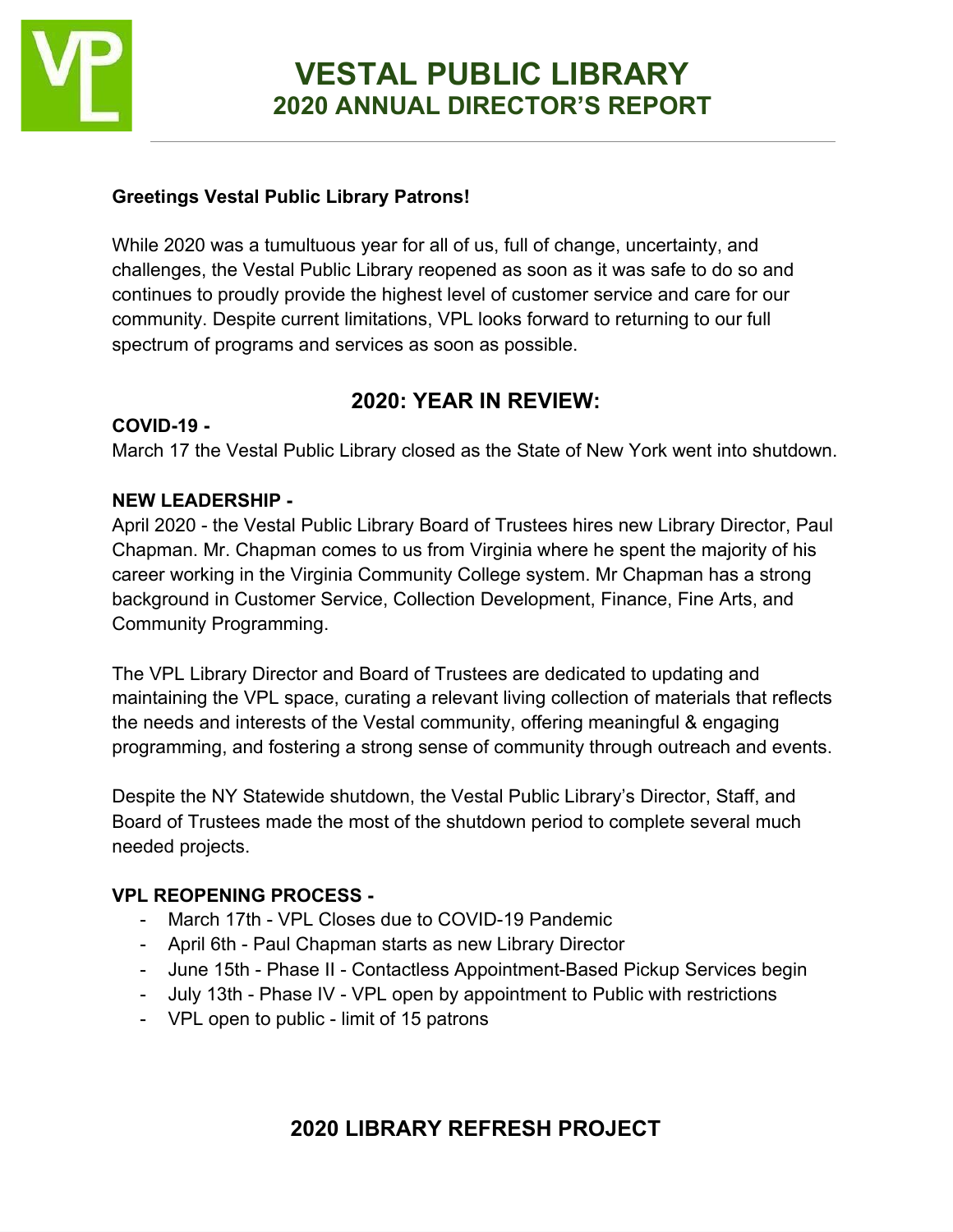

# **VESTAL PUBLIC LIBRARY 2020 ANNUAL DIRECTOR'S REPORT**

The 2020 Library Refresh Project is an extension of the Youth Services Refresh that was spearheaded by Anna Lake, Youth Services Librarian. The 2020 Refresh Project was extended due to the impact of COVID on shipping and manufacturing timelines. The Refresh project was completed in February of 2021.

## **COLLECTION REORGANIZATION & CLEAN-UP -**

In order to make improvements to the VPL layout, multiple parts of the collection were weeded, reorganized, and relocated.

- Fiction Collection was relocated from the back of the stacks towards the front of the building allowing for ease of access
- Genre Fiction integrated with the rest of the Fiction Collection.
- The Periodicals Collection was relocated to allow for a reconfiguration of the social and workspaces within the library

## **NEW FURNITURE AND LAYOUT -**

- New Reference Desk was added
- New work tables and chairs where added
- New displays and display space was created by that addition of new display tables and end caps in the stacks
- A Media Bar & Cyberspace where created to allow for computer and electronic device charging and use
- A Cafe was created for future social use and enjoyment
- New lounge furniture was added

## **PROGRAMMING -**

- VPL is offering a variety of programming, events and new clubs for youth, families, and adults in various formats: grab-and-go, virtual, in-person, and hybrid. Be sure to check out our newly renovated space and our brand new website for these exciting opportunities.

## **ROOM RENTALS -**

- Due to COVID Restrictions, Room Rentals are suspended until further notice.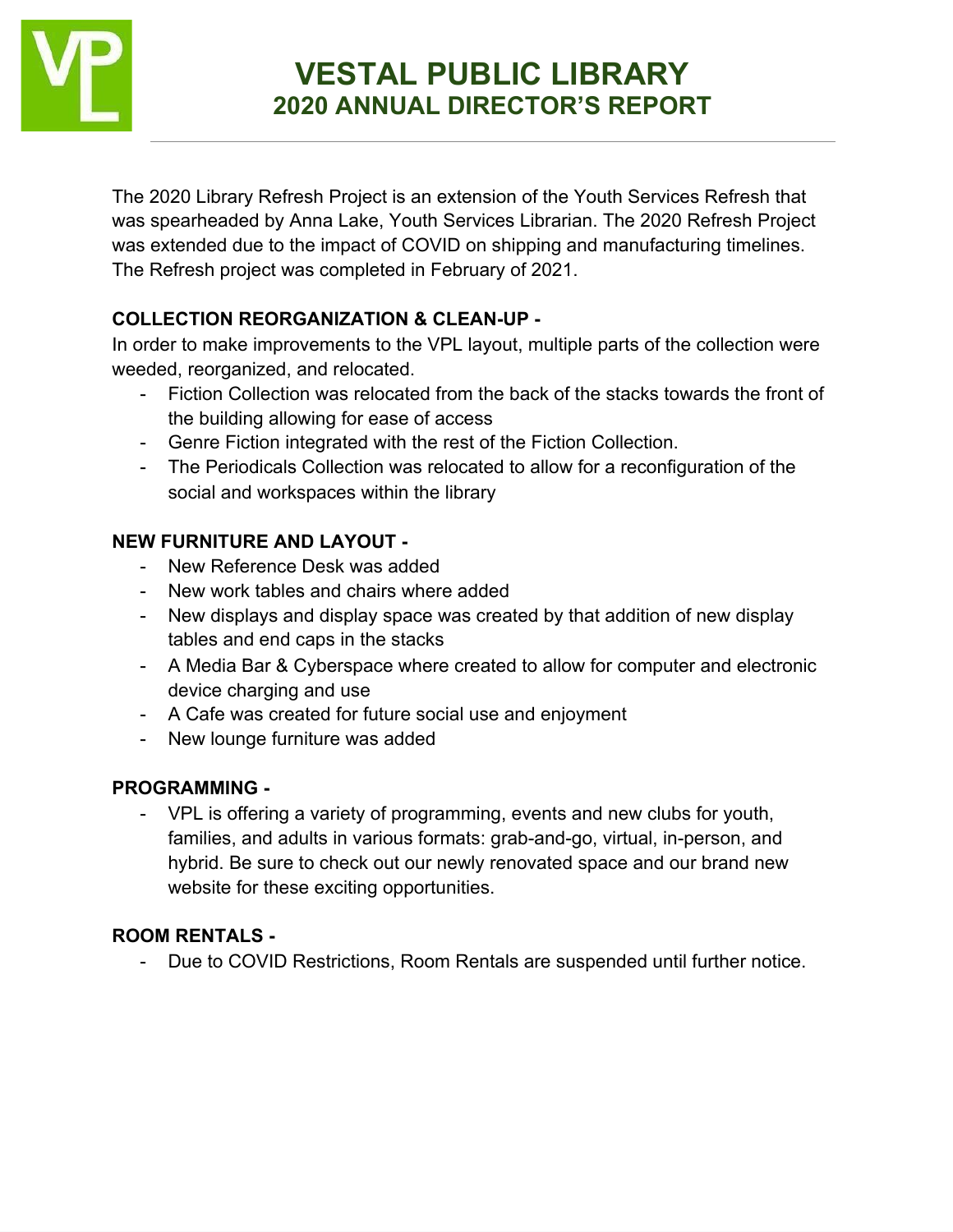

## **VESTAL PUBLIC LIBRARY 2020 ANNUAL DIRECTOR'S REPORT**

| <b>2020 REGULAR LIBRARY HOURS</b>            |                   | <b>PATRONS</b>                 |        |
|----------------------------------------------|-------------------|--------------------------------|--------|
| <b>Monday - Thursday</b>                     | 9:00 AM - 8:00 PM | <b>Registered Residents</b>    | 5,845  |
| <b>Friday</b>                                | 9:00 AM - 5:00 PM | <b>Registered Non-Resident</b> | 5,007  |
|                                              |                   | <b>TOTAL PATRONS</b>           | 10,852 |
| <b>VPL BOARD OF TRUSTEES</b>                 |                   | <b>LIBRARY USAGE</b>           |        |
| Janine Taft                                  | - President       |                                |        |
| Kerrie Fisher                                | - Vice President  | <b>Library Visits</b>          | 18,330 |
| Shoba Agneshwar                              | - Secretary       | <b>Reference Transactions</b>  | 4,908  |
| Marianne Taylor                              | - VP Finance      | <b>Public Computer Use</b>     | 9,378  |
| Joe Kost                                     | - Trustee         | <b>VPL Wireless Use</b>        | 13123  |
| <b>Ruth Mitchell</b>                         | - Trustee         | <b>VPL Website Visits</b>      | 26,531 |
| Marcella Smith                               | - Trustee         |                                |        |
| Dannielle Swart                              | - Trustee         | <b>PROGRAMMING</b>             |        |
| Colette Waldron                              | - Trustee         |                                |        |
|                                              |                   | <b>Children's Programs</b>     | 35     |
| <b>LIBRARY HOLDINGS</b>                      |                   | Attendance                     | 813    |
|                                              |                   | One-On-One Programs            | 22     |
| <b>Print Materials</b>                       | 103,833           | Attendance                     | 400    |
| <b>Electronic Materials &amp;</b><br>E-Books | 14,389            | Young Adult Programs           | 0      |
| Audiobooks, CDs, & DVDs                      | 10,134            | Attendance                     | 0      |
| <b>Serials</b>                               | 1,580             | <b>Family Programs</b>         | 17     |
|                                              |                   | Attendance                     | 134    |
| <b>CIRCULATION</b>                           |                   | <b>Adult Programs</b>          | 9      |
|                                              |                   | Attendance                     | 53     |
| Interlibrary Loan OUT                        | 7,870             | <b>TOTAL PROGRAMS</b>          | 83     |
| Interlibrary Loan IN                         | 11,694            | <b>TOTAL ATTENDANCE</b>        | 1400   |
|                                              |                   |                                |        |